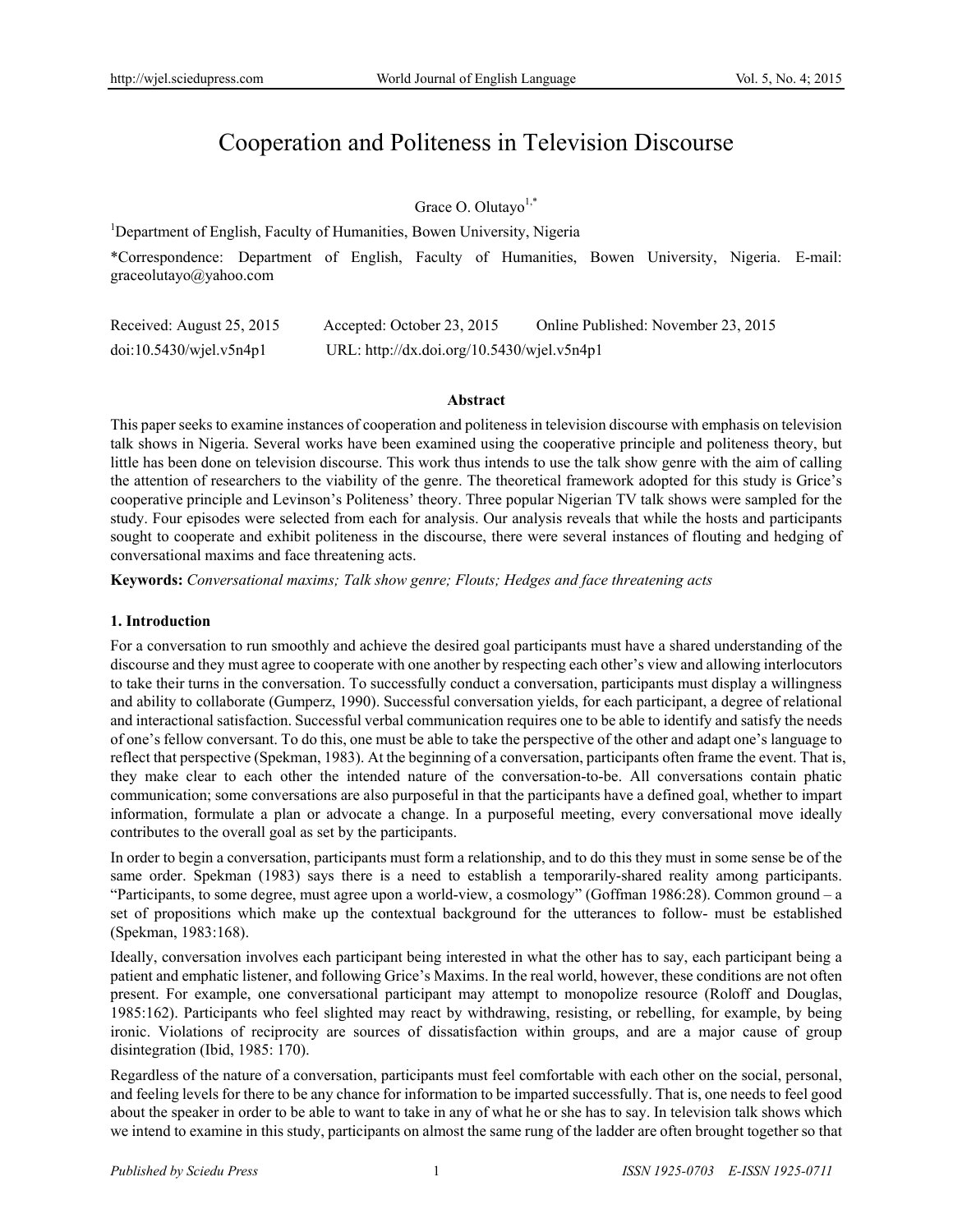there would be smooth interaction among them. It is the duty of the moderator of the programme to create a conducive and comfortable environment for the participants so that the aim of the talk could be achieved.

## **2. Literature Survey**

# *2.1 The Cooperative Principle*

The Cooperative Principle was introduced by Grice (1975). It was related to the smooth running of conversations. Grice believed that for a conversation to run smoothly, participants must follow certain social conventions. The Cooperative Principle simply states that make your conversational contribution such as is required, at the stage at which it occurs, by the accepted purpose or direction of the talk exchange in which you are engaged. (Grundy, 2000:74).

Grice highlights four maxims that should be observed by participants, the first maxim is of quantity, which states that speakers should be as informative as is required. They should not give too little or too much information to their hearers. The second maxim is the maxim of quality. It states that speakers are expected to be sincere, to be saying something that they believe corresponds to reality. They should not say anything that is false or that for which they lack evidence. The third maxim is that of relation. Speakers should say something that is relevant to what had been said before. The fourth maxim is of manner. It says that speakers should be brief and orderly. They should avoid obscurity and ambiguity.

Non observance of these maxims in conversation could be regarded as flouts, violation or hedges. Instances of flouts, violations and hedges of cooperative maxims are discussed below.

## *2.2 Flouting the Maxims*

It is believed that any participant that does not follow these maxims during the course of a conversation, but expects the hearers to appreciate the meaning implied has flouted the maxims. This implies that if a speaker gives too little, or too much information in his/her speech, he/she has flouted the maxim of quantity e.g.

#### **Example 1**

- A. Where is your mother?
- B. She is not at home; she has gone to the market and won't be back until 6 p.m.

In the hypothetical example above, B has given more information than is required. She would have given the appropriate information if she had said just where her mother was; e.g. 'she is in the market'.

A speaker could also be said to have flouted the second maxim which is the maxim of quality when he/she says something for which he/she has no evidence. This could be done in several ways: s/he may simply say something that does not represent what s/he thinks by exaggerating, using an hyperbole, a metaphor, an irony or a banter.

A speaker flouts the maxim of relation when s/he expects that the hearers will be able to imagine what the utterance did not say, and make the connection between her utterance and the preceding one (s) (Cutting, 2003).

When a speaker is not clear in her utterance or when she is deliberately ambiguous, she is said to have flouted the fourth maxim which is the maxim of relation.

## *2.3 Violating the Maxims*

A speaker can be said to 'violate' a maxim when s/he knows that the hearer will not know the truth and will only understand the surface meaning of the words. She intentionally generates a misleading implication (Thomas, 1995). In maxim violations, a speaker deliberately supplies insufficient information, says something that is insincere, irrelevant or ambiguous, and the hearer wrongly assumes that she is cooperating. When a speaker does not want the hearer to know the truth, he could withhold some part of the information from him deliberately by violating the maxim of quality.

Other ways of failing to fulfill a maxim as given by Grice (1975) are: to infringe it and to opt out. A speaker infringing a maxim or opting out of a maxim is not implying something different from the words or being intentionally misleading (Cutting 2002:41). A speaker may infringe a maxim when he fails to observe it because of his imperfect linguistic performance.

## *2.4 Hedging Maxims*

Maxims are hedged when a speaker tells the listener the extent to which he is abiding by the maxims. This could be done through metalingual glosses e.g. "What's your name by the way", "by the way" suggests to the listener that the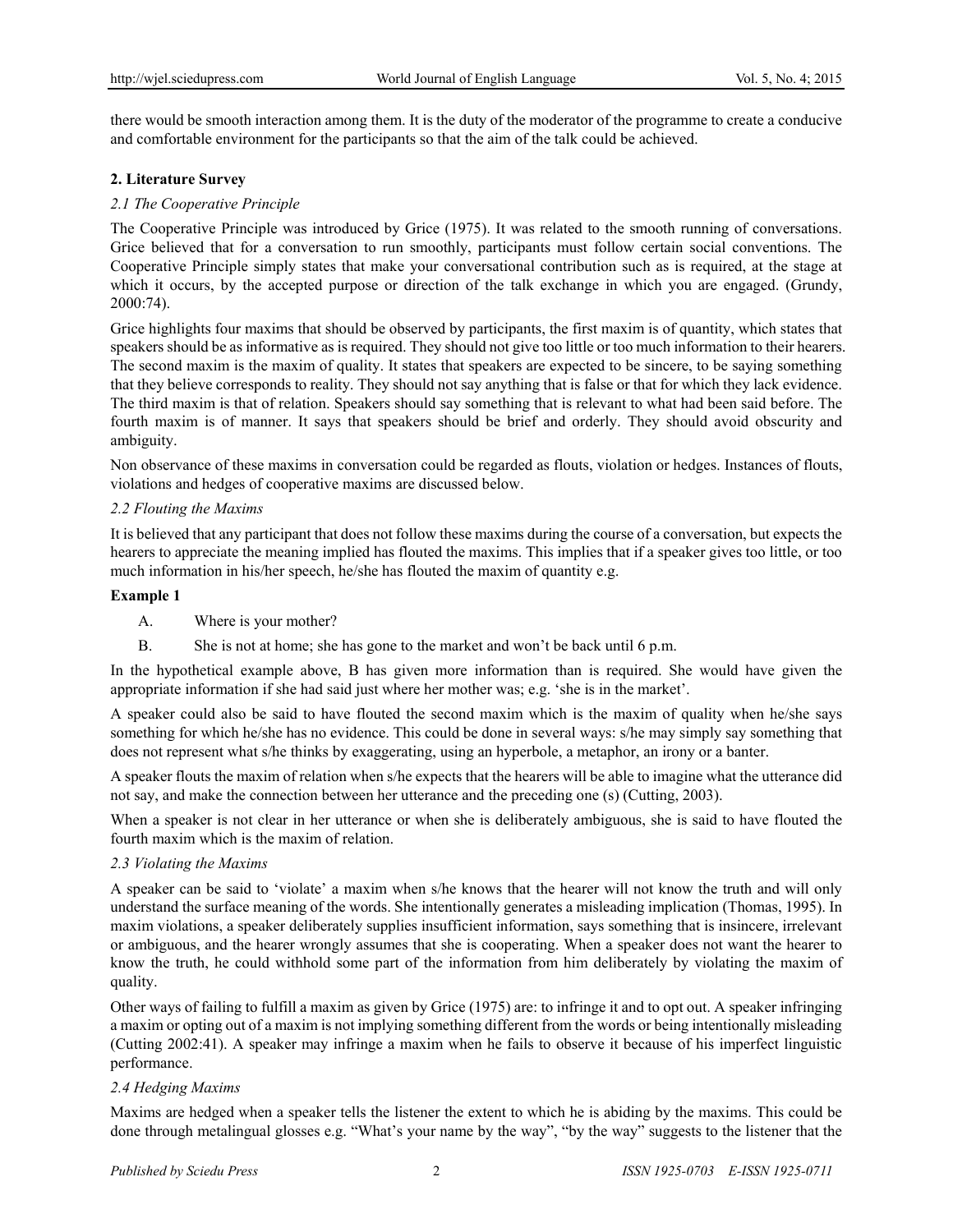question is not relevant to the conversation and the speaker knows it.

Example 2

"All I know is that we shall be writing a test tomorrow."

Example 3

"They say men are dangerous."

In the examples above, 'all', 'know' and 'They say' are metalingual glosses. They serve as comments on the extent to which the speaker is abiding by the conversational maxims. While the first example hedges the maxim of quantity, it explicitly advises the listener that the information she has given is limited, as she doesn't seem to know more than this.

"They say men are dangerous" hedges the maxim of quality, as the speaker does not seem to have any evidence to support her claim. This, she makes clear to the listener by using the metalingual gloss. 'They say'.

#### *2.5 Politeness Principle*

Non-prescriptive, true politeness can be thought of as the techniques people use to avoid being offensive, embarrassing, aggressive or presumptuous in conversation (Sisson, 2007). In their seminal work on politeness, Brown and Levinson (1987) define politeness as an attempt by the speaker to preserve the self-esteem or face of both speaker and the hearer.

Brenan and Ohaneri (1999:228), cited in Sisson (2007), write that politeness indicates "information about the speaker's commitment to particular propositions and their willingness to have this information modified by a partner". People express their commitment to the content of their utterance through facial expressions and gestures as well as through linguistic choices and mannerisms, such as intonation, word choice and syntax. True politeness can be communicated in many different ways. In this work, we are mainly concerned with linguistic politeness which comes in many forms.

Brown and Levinson identify two super-classes of politeness namely positive and negative politeness. Positive politeness relates to the speaker's desire for the listener to share the same perspective, emphasizing their commonalities. Negative politeness, on the other hand, focuses on respecting the differences between the speaker and the hearer, and granting them autonomy and freedom from obligation to each other (Sisson, 2007).

However, Brown and Levinson's characterization of politeness strategies as either positive (paying attention to the other's face needs) or negative (ensuring that the other is not imposed on) has been modified by Scollon and Scollon (1995). The Scollons assert that it is preferable to refer to such strategies as 'involvement' or 'distancing strategies' as this terminology avoids the implicit evaluation contained in Brown and Levinson's terms. They also suggest that 'the concept of face has built into it both aspects: involvement and independence must be projected simultaneously in any communication' but they go on to argue that 'the reason involvement and independence are in conflict is that emphasizing one of them risks a threat to the other' (Scollon and Scollon, 1995:38).

## *2.6 Culture and Politeness*

Culture has a great impact on how politeness is communicated and negotiated (Sisson, 2007). Pan (2000) suggests that the theory of face proposed by Brown and Levinson (1987) may not be as universal as they suggest, particularly for cultures which are less individual-centred than Western culture. She claims that politeness is more situational for the Chinese than it is for Americans and that face management does not always adequately explain politeness behaviour. Likewise in many Nigerian cultures, politeness is more situational and face management does not always indicate politeness. According to Odebunmi (2003), in Nigerian cultures, the Hausa and the Yoruba operate at two extremes in terms of politeness. While the Hausa are blunt in their descriptions of persons and phenomena, including deformities, the Yoruba are reserved. A Yoruba man is essentially euphemistic in his language usage when issues that border on the psycho-social and emotional aspects of co-participants are affected. Thus if these cultural peculiarities, conventions and associations are related to world cultures, the politeness principle has some affiliation with euphemistic usage of language (Odebunmi, 2005).

## *2.7 Concept of Face and the Theory of Politeness*

The concept of face has come to play an important role in politeness theory. Brown and Levinson, for example, have chosen it as the central notion for their study of Universals in language usage and politeness phenomena (1978, 1987). They have paraphrased 'face' as the public self-image that every member wants to claim for himself (1978), but obviously they prefer 'face' to 'public self-image', for throughout their text, they almost exclusively use the term 'face', only occasionally mentioning 'public self- image'.

Brown and Levinson claim that they have derived the notion of 'face' from Ervin Goffman and 'from the English folk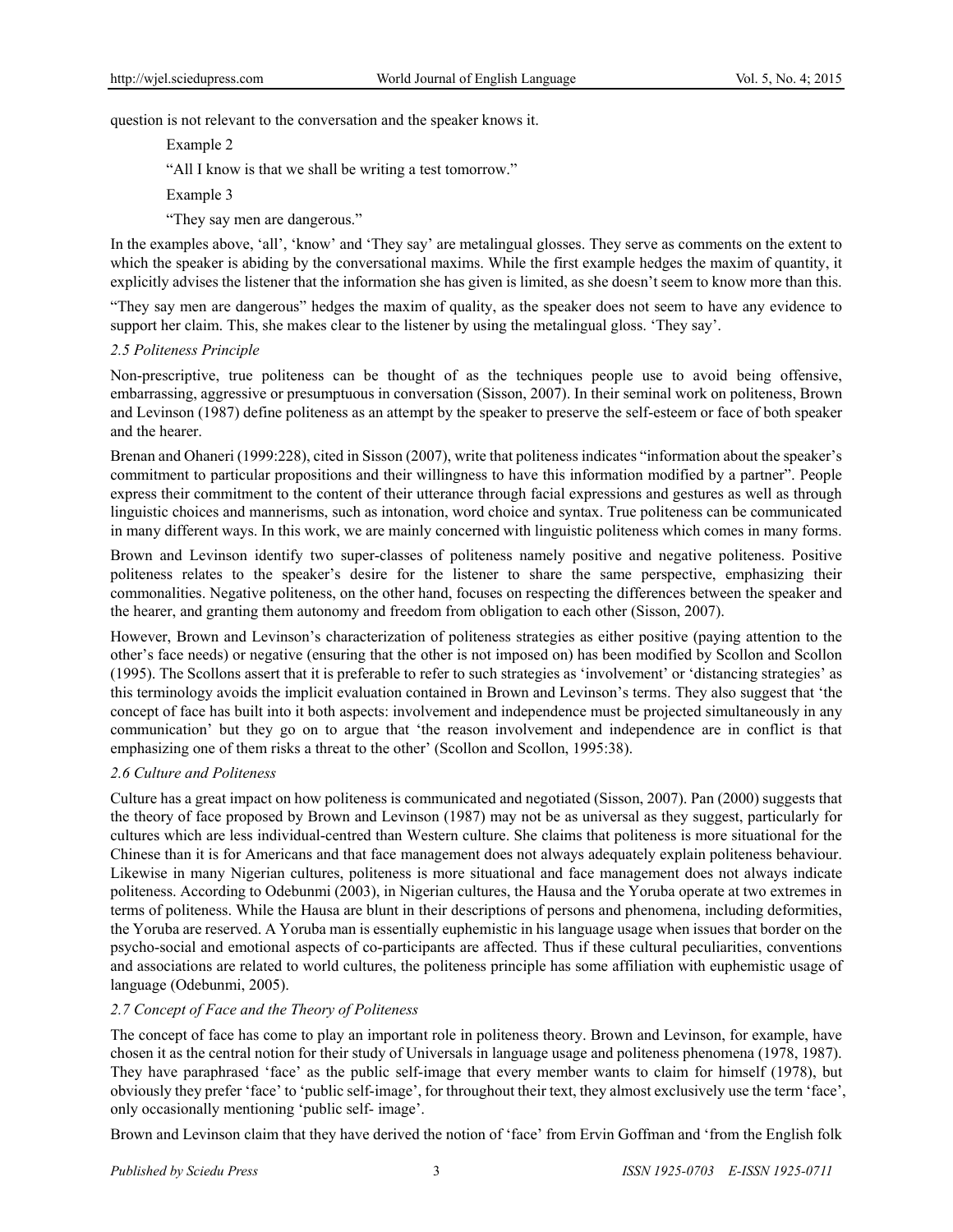term which ties face up with notions of being embarrassed or humiliated, or "losing face" (1978:66). In the processes of their analysis, they have come to distinguish between negative and positive face which they have defined as follows:

- a) Negative face: the basic claim to territories, personal preserves, rights to non-distinction-i.e. to freedom of action and freedom from imposition.
- b) Positive face: the positive consistent self-image or 'personality' (crucially including the desire that this self-image be appreciated and approved of) claimed by interactants (1978:66).

Odebunmi (2003) opines that face exists in kinds. The first is respect or deference which operates in a situation of social distance, for example, the relationship between a messenger and his boss in an office or respect of age differential between a child and his father. The second kind of face is friendliness, camaraderie or solidarity which occurs in social closeness this kind of face is found between equals.

## *2.8 Face Theory*

Goffman defined face as the "positive social value a person effectively claims for himself by his or her self-representation" (1967:5). Face includes the value to a person of his or her public image, reputation, and status vis-a-vis other people in an interaction. A person's face then is the social value of who and what they hold themselves to be. For an interaction to proceed smoothly, the parties must allow one another to maintain face. In addition to negotiation, face maintenance affects communication strategy (Linde, 1988; Leichty& Applegate, 1991; Lee, 1993; Carson & Cuppach, 2000; Tracy, 2002), cross-cultural interaction (Ting-Toomey & Cocroft, 1994; Lindsley & Braithwaite, 1996; Earley, 1997) and relationships (Melts, 1997).

Face can be said to be social. This implies that the dynamics of face maintenance are determined not only by who and what the individual hold himself/herself to be, but also by how others respond to this presentation (Goffman, 1967). Thus, face is a social construct, just as much a property of the social interaction as an attribute of the individual. Maintaining face, therefore, requires the cooperation of others. Other people can, by their verbal and non-verbal behavior, uphold or threaten an individual's face, accord or deny the positive social value claimed by the individual (White, et al 2004:103).

Face is not necessarily positive, nor is it the same across all situations. This means that face can change from one situation to the next, and that face can have more value in some situations than others. For example, a teacher might rely on a colleague to uphold her face as a competent teacher in front of her students, and later count on that colleague to uphold her face as an entertaining dinner companion. Telling a story of how she lost her lesson note could threaten her face in the classroom but uphold her face at a dinner with her friend. A speaker's value might have more value when one of the participants is someone she particularly wishes to impress. The positive social value of an individual's face then depends not only on the cooperation of others, but also on the precise social situation (White, et al 2004:103).

## *2.9 Threats to Face*

Due to the direct link between face and self-esteem, people are often motivated to have their face upheld, and feel thwarted when their face is not upheld, or when it is threatened. People respond to face threats with negative emotion (Goffman, 1967:6), ranging from slight discomfort or embarrassment, to mild annoyance, anger, and outright hostility (e.g., Andersson & Pearson, 1999; Pearson, Anderson & Porath, 2000). It is assumed that the greater the threat to face, the more intense the emotional response. Carson and Cupach (2002) report a linear relationship,  $r=.82$ , between the degree of face threat perceived by an individual and the level of anger he or she feels. In fact, some emotions may be uniquely connected to face threats (White, et al 2004). Keltner and colleagues (Keltner & Buswell, 1996, 1997; Keltner & Haidt, 1999; Keltner & Anderson, 2000) suggest that embarrassment is a distinct, functional emotion felt in response to a threat to social status what we would call a face threat. When an individual's face is met, i. e. when his/her desires are approved, respected and appreciated, we have instances of Face Saving Acts (FSAs). But when these do not happen, the speaker/listener's face is said to be threatened, thus we have Face Threatening Acts (FTAs).

## **3. Methodology**

Three Nigerian television talk shows namely: "Patito's Gang", "New Dawn with Funmi Iyanda" and "Inside Out" were purposively selected for this study. Four episodes from each talk show were chosen for analysis from a number of episodes recorded via the television. The episodes were played back a number of times and later transcribed to elicit instances of cooperation and politeness.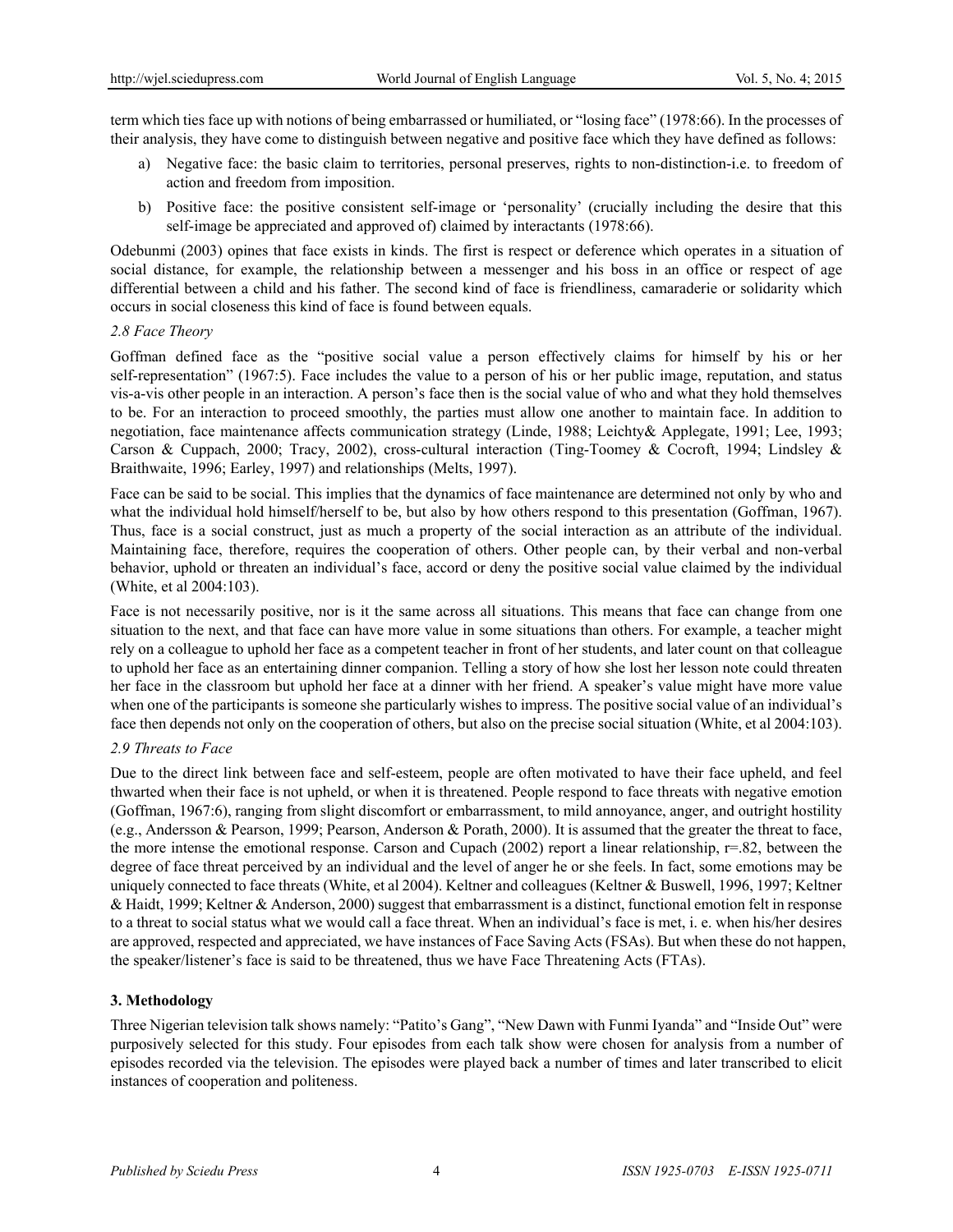# **4. Analysis**

#### *4.1 The Nature of Grice's Maxims in the Talk Shows*

Here, we examined instances of flouts of the cooperative maxims. Despite the cooperation enjoyed by all participants, we still had some maxims which were flouted during discussions. We would take the discussions of these flouts one after the other.

#### 4.1.1 Quantity maxim

Quantity maxims are usually flouted in television talk shows. It was observed in our study that before a participant gave his /her response, he would have given some preambles through story telling or relating his contribution to what the last speaker said. Thus we had about 70% of quantity maxim flouts in our study. Most times participants gave more information than was required as we found in the excerpts below:

## **Excerpt 1-ND4**

- 1. TH: Now having read this book I know that the significance of this place to you. Some of the stories about how it was built, the friends rolling in it and all of that. When you are coming in here, when you drive here, describe to us your feelings every time you are coming here and does it change from one point to the other, giving your many many experiences and interventions on things that have occurred to you each time you drive to this place.
- 2. PP: Hen, hen! It is on one hand, an easy question and on the other hand, a difficult one because it is impossible to jump the depth and responses each time I enter the last stretch into this place… it's the outside world (.3) is like it does not exist and the problem is that tearing myself away from them each time I come here.
- 3. TH: how did you find this place or did it find you?
- 4. PP: (laughs). Well, when I left University of Ife, I said good bye as far as I was concerned to teaching on a regular basis and I began looking for a very quiet spot to fulfil that long that had always been denied me, you know, so many years, many decades. Then I searched in my paternal home and I searched around here, my maternal home and then when I was hunting in various parts of the country I remembered once I found a place in Kwara State. In Jos, I saw a place where I'll build the retreat slowly. Finally, I came to this place; it was an extension of the housing estate but the actual space was marked by Ogun state… what exactly I do is to construct a stretch and nobody lives here, I got a land surveyor or whatever you called it. I was also looking for a stream. I wanted to be independent. I wanted to be sure I wasn't relying on NEPA as it was over the time and I need water supply from the central. There is a stream at the very end of the land and traced it backward until I found the source of the spring coming out of land and I said that is it. The next thing is to call a friend of mine Dr. Agunloye to come and use his technique to see if I can sink a bore hole because of that stream and there must be some underground water source. Once he said yes, I began…

From the two responses given by the PP above, it could be seen that the maxim of quantity was flouted as the information given was more than what TH required. The first question was about how the guest felt each time he came home; before he gave the answer, he first gave the description of the question. In the second response, he started his answer by referring to when he left the teaching profession, and how he went about searching before he found the place instead of going straight to the answer. The question did not have anything to do with when he left the teaching profession and why he left. However, TH could not tell him that he did not go straight to the point; she accepted the flout as an attempt to spice up the discussion. She also had to cooperate with the guest as she knew that he would still come back to the issue at hand. This is one of the factors that are responsible for elongation of talk shows and inability of the discussants to conclude on the topic.

## **Excerpt 3-IO4**

- 87. TH: before we round up (sic) let me, let me take the last comment. I have to really, we're done, we've really overshot our time.
- 88. SA8: now we have to locate everything in our peculiar circumstances in our value system. Today Nigeria ranks the second hem... most corrupt country in the world…
- 89. PP3: third, third.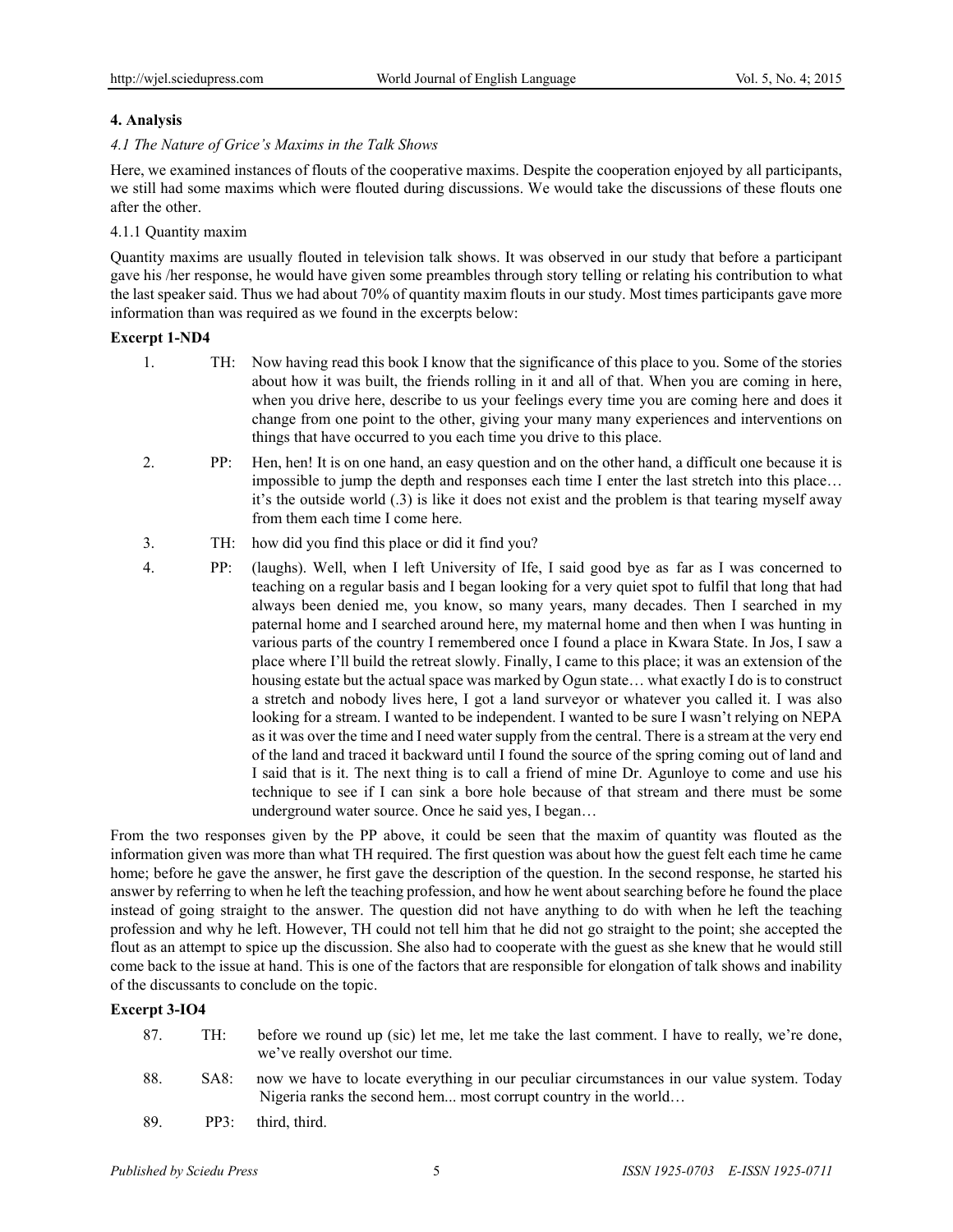- 90. SA8: okay third we have been promoted (laughter)
- 91. PP3: is good, is good, is good for us.
- 92. SA8: that we are not lacking that because of our population but because of our love for money, this thing must be located in the people's value system(?) Romance should not be a function of hem the pocket, it should be a function of the heart
- 93. PP2: thank you.
- 94. SA8: but hem as it is today, we have em money is our determinant factor. In anything we do in Nigeria, if you are going to the, to join the police force people are thinking of how much you are going to get from bribe not how much you are going to get as a policeman…

SA8 in the excerpt above gave more information than was required. He started by making reference to our value system and did not end until he said that money is the determinant factor of everything we do in Nigeria. His preambles gave room for the interruptions at Turns 90, 92 and 94. Viewers who were not careful might lose the trend of what SA8 was saying. This indicates that flouts of quantity could contribute to loss of the message in a participant's contribution.

4.1.2 Quality Maxim

This maxim was always obeyed in TV talk shows, no untrue statement was observed except for exaggerations and contrary opinions. The truth of what the host and the participants said here was important as it determined the number of viewers of the programme to a large extent. The integrities of the invited guests were also at stake. If the viewers found out that truth was not a feature of a programme, the programme becomes unpopular and viewers would dwindle. Sometimes the truth may be couched to avoid inciting the public against the State.

#### **Excerpt 4-PG1**

| PP6:  | Under invasion                                                                                                                                                                                                                                                                                                         |
|-------|------------------------------------------------------------------------------------------------------------------------------------------------------------------------------------------------------------------------------------------------------------------------------------------------------------------------|
| PP7:  | Excuse me Excuse me                                                                                                                                                                                                                                                                                                    |
| PP8:  | The President was too sentimental on this issue                                                                                                                                                                                                                                                                        |
| PP9:  | Sorry. All the people here                                                                                                                                                                                                                                                                                             |
| PP8:  | He was too sentimental on that                                                                                                                                                                                                                                                                                         |
| PP10: | A state of emergency with regard to Section 305, he should not fold his arm and watch so<br>declaring a State of Emergency in Plateau State is just to protect life                                                                                                                                                    |
| TH:   | Hold on                                                                                                                                                                                                                                                                                                                |
| PP10: | It's unfortunate that Plateau State was used as the scape goat to seek for the fact that you<br>know that he did this thing to maintain law and orderliness in the state. Then in so doing,<br>because instead of the destruction reckless destruction of life and property to start going on<br>in a particular state |
| PP11: | Question, question, aren't there other states that ought to have                                                                                                                                                                                                                                                       |
| PP6:  | I think there are many states where                                                                                                                                                                                                                                                                                    |
| PP12: | He had an ulterior motive                                                                                                                                                                                                                                                                                              |
| PP6:  | State of Emergency  power and declare State of Emergency                                                                                                                                                                                                                                                               |
|       |                                                                                                                                                                                                                                                                                                                        |

Here, the participants did not shy away from saying the truth; they were not bothered that they would be seen by government officials while speaking out their minds. These types of courageous expressions give talk shows a lot of credibility as viewers would always be interested in where the truth is said without blinking an eye.

#### 4.1.3 Relation Maxim

Few instances (about 30%) of non-observance of the maxim of relation were observed in the talk shows examined in this study. Participants tried to ensure that their contributions were related to the propositions made by other speakers. Sometimes, flouts of relation maxims could arise out of sentiments or emotional outburst. For example:

## **Excerpt 5-IO1**

29. TH: Wole, you have to say something, Wole, you have to say something (calling on another speaker).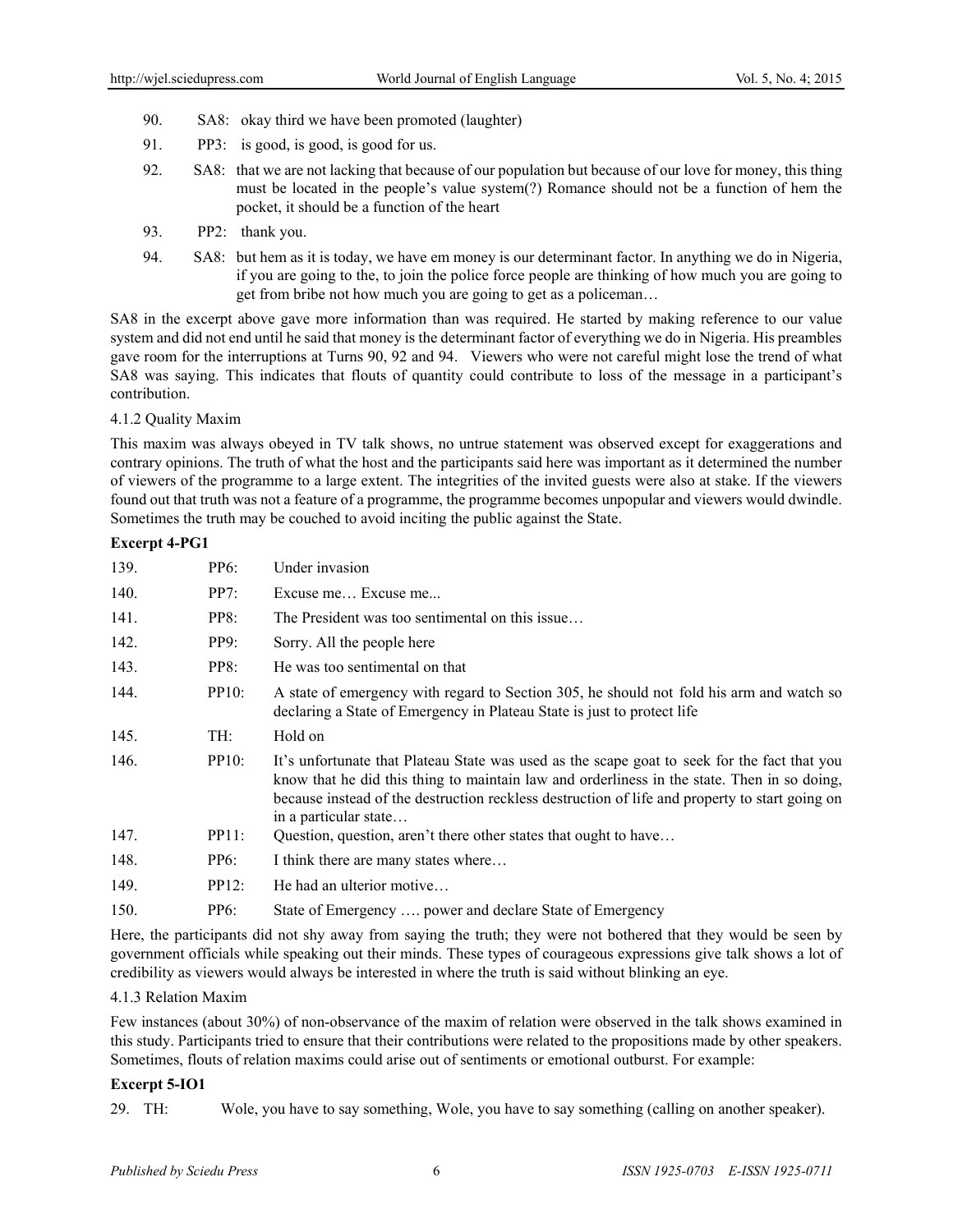30. Wole: Now, let's start from this; we are talking about policeman, culture or no culture maybe there's response or no response. I repeat Nigerian Police force, the culture they have is different is different from the culture advanced nations have. There is a ba ....

The flout in the excerpt above was as a result of sentiment. The participant was not being objective in his contribution so he had to bring in the issue of culture in his attempt to protect the Nigerian policemen. The indication here is that flouts of relation could be used by participants to hedge a maxim or cover the truth.

# **Excerpt 6-ND3**

13. TH: What change? Was there a single thing that change…

14. PP: Yes, a singular thing is this… I asked myself if I didn't do these, what opportunities and what hope was I leaving for my children. If they ask me down the line that 30 years time Daddy, where were you? What did you do? I want to be able to look back and point to my own contributions and I think in any event this is significant, it comes from these. This is the responsibility of this generation. We are the ones raising families, we are the ones buying new homes, we are the ones looking to the future, having children in schools; it can't be our parents anymore, they've done their bit for us and we must show some appreciations (.sic) by taking the initiatives, by taking responsibilities for our actions.

The response of PP above was a flout arising out of emotional outburst. The content of his contribution did not seem to have anything to do with the question TH asked.

## **5. Politeness in Talk Show**

Politeness principle here is examined under positive and negative politeness. Instances of Face Threatening Acts (FTAs) are examined. FTA with redress is taken to mean positive politeness (when information is given indirectly) and FTA without Redress means negative politeness (when information is given directly without redressing it).

#### *5.1 FTA without Redress*

#### **Excerpt 7-PG1**

- 27. PP4: Well beyond all these, what we must understand is that we need to retrace our step. If, we feel to continue to bring military into democracy, these are the results we are going to get. Until we actually democratize Nigeria, we will begin to have the military insurgence (points up) into the democratic polity process. Ok? And there is no way you can do it. Once you are a military man, you've never retired and we are going to see this thing coming up from time to time. Obasanjo has kept on doing this all the time.
- 28. TH: all the time
- 29. PP4: and there is no way because after a while he says who are you? And rather than bring the gun, he brings his military might and he will deplore it immediately. Tell me, there is no time this man has subjected himself to what democracy is all about, you know,...

PP4 here used FTA without redress. He addressed the former president, Olusegun Obasanjo directly without couching his criticism. The essence of this was to say the truth as it was and to make the addressee see reason to change his mind about the controversial declaration of a state of emergency in Plateau state.

#### **Excerpt 8-ND2**

- 96. TH: em… I have a headache. Okay what do you think is happening here?
- 97. PP: I think ehn, all these dreams, I have an opinion about dreams, you dream from what you think about. If you are desperate about money, you dream of money. You dream from God and the devil, that is my opinion. You have to know what is troubling you. I think his girlfriend, the Ibo girl is a troubled person, as in trouble by the fact that she is marrying into Yoruba; you see when you marry another human being it caused you his own bondage talk less of when it is inter-tribal; you will even have more problem but some people have natural fear-would they accept me? The language thing, would the mother like me if I don't cook their kind of soup? I think he is also afraid of buying yams and building houses as they claim you must do if you want to marry Ibo.
- 98**. TH:** Ah! Is that true? Where is Abigail {looking for supports}
- 99. **PP:** it's an allegation
- 100. **TH:** who is an Ibo girl here, it's not true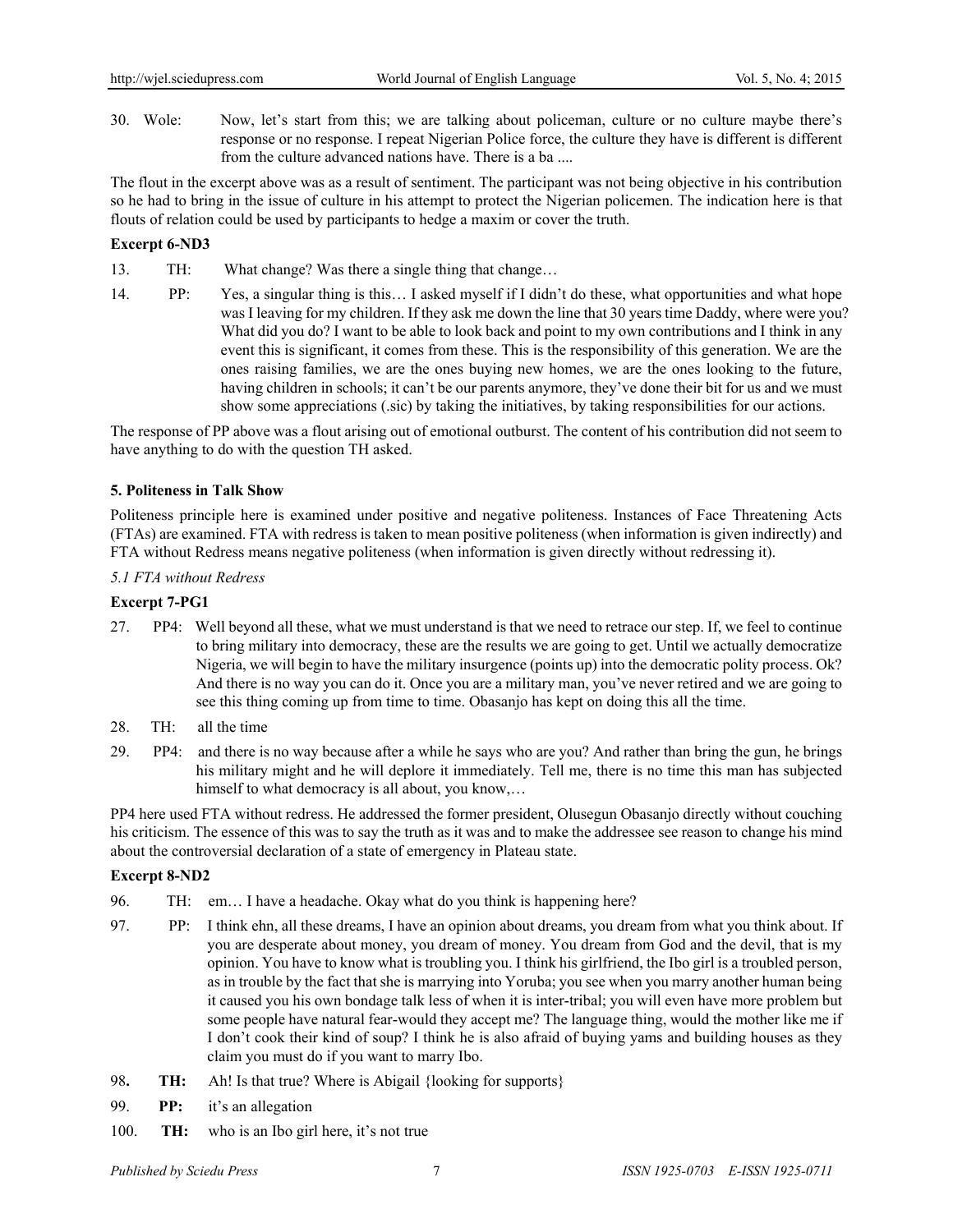101. **PP:** They say you must build a house for your father – in – law and you must buy all the new yams in the town. May be this man is afraid because he is listening to hear sameness instead of asking his girlfriend show me the list if such exists. Now he said there is somebody in his house that he has the likeness of a sister for. To me, he is not telling the truth because he has already been dreaming that the girl is kissing him, what kind of dream is that. Then she comes and says…

In this therapeutic talk show, the guest did not pamper the writer at all. He went straight to the point by stating what he thought the problem of the man was and what he was running away from. The writer who presented the problem would have seen himself just as he was and that would have put a paid to the supposed problem. Most times, FTA without redress would enable interlocutors solve their problems more easily when the listener(s) is brought to the knowledge of who he is and where the solution to his problem lies.

#### *5.2 FTA with Redress (Positive Politeness)*

This occurred when a speaker saved the listener/participant's face or reduced the threat to his face by talking indirectly about his problem. This could be done through euphemisms or other indirect expressions.

#### **Excerpt 9**

- 7. TH: I just want to, I want to get another view, because if we start the discussion now it won't end. Dr. Leke Pitan, I… I… I… want to if you would like to add anything to that
- 8. PP2: haa yes, haa apart from those who eeh, who have the person he has just described are those they say have learning difficulties that is the terminology we use now but beyond that we also have those who are visually impaired
- 10. TH: that like the blind
- 11. PP2: no we don't use that terminology
- 12. TH: am sorry
- 13. PP2 they say visual impairment
- 14. TH: I say I am going to get educated here
- 15.PP2: we don't say somebody is deaf we say he has hearing impairment, we don't say somebody is dumb we say he has speech difficulty and so on; alright even though those who have had polio or something in you say they have physical impairment, so all those people too can be put in regular schools
- 12. TH: rather than creating a school for the visually impaired

From the excerpt above, we can see that those who are physically challenged are referred to through indirect expressions such as 'visually impaired', 'hearing impaired', and 'speech difficulty' and so on. These lexical items were used to indicate positive politeness. The disabilities of these people were not mentioned directly to save their faces.

## *5.3 Polite Expressions*

Several polite expressions were used by the hosts and the participants in our study. Some of the titles of the talks themselves were polite as the hosts sought to couch their expressions in order to save the face of their viewers. We had topics such as "Inclusive Education" and "Physical Challenges".

## **Excerpt 10-PG3**

1. TH: We are back. This is Patito's gang. Today, a really important subject matter; we are looking at **Physical Challenges**. Handicaps that many of our citizens are challenged (.3) they can be handicaps in term of visual impairment, in terms of hearing, in terms of the ability to speak, or they can be physical handicaps in terms of well bone structure and all of that. Many, many of our citizens have to live with these challenges. In many parts of the world a special attention is paid (.) in fact, public politics requires a response to these handicaps to allow these people more complete lives. But here we've not even started. Today, we're going to look at physical challenges and how people are coping with them, what can be done to make their lives fuller. And I've got the gang with me and they are going to put their heart to this matter that really does touch the heart. And I've got from my left. Michael Aderounmu, Reuben Abati, Njide Kanedike, Cordilia Chinwoke

Now hem… you know… the… the challenge of discussing the handicaps that many of our citizens have to deal with cannot even begin all to take ah, ah shape unless we understand the level of neglect all of us have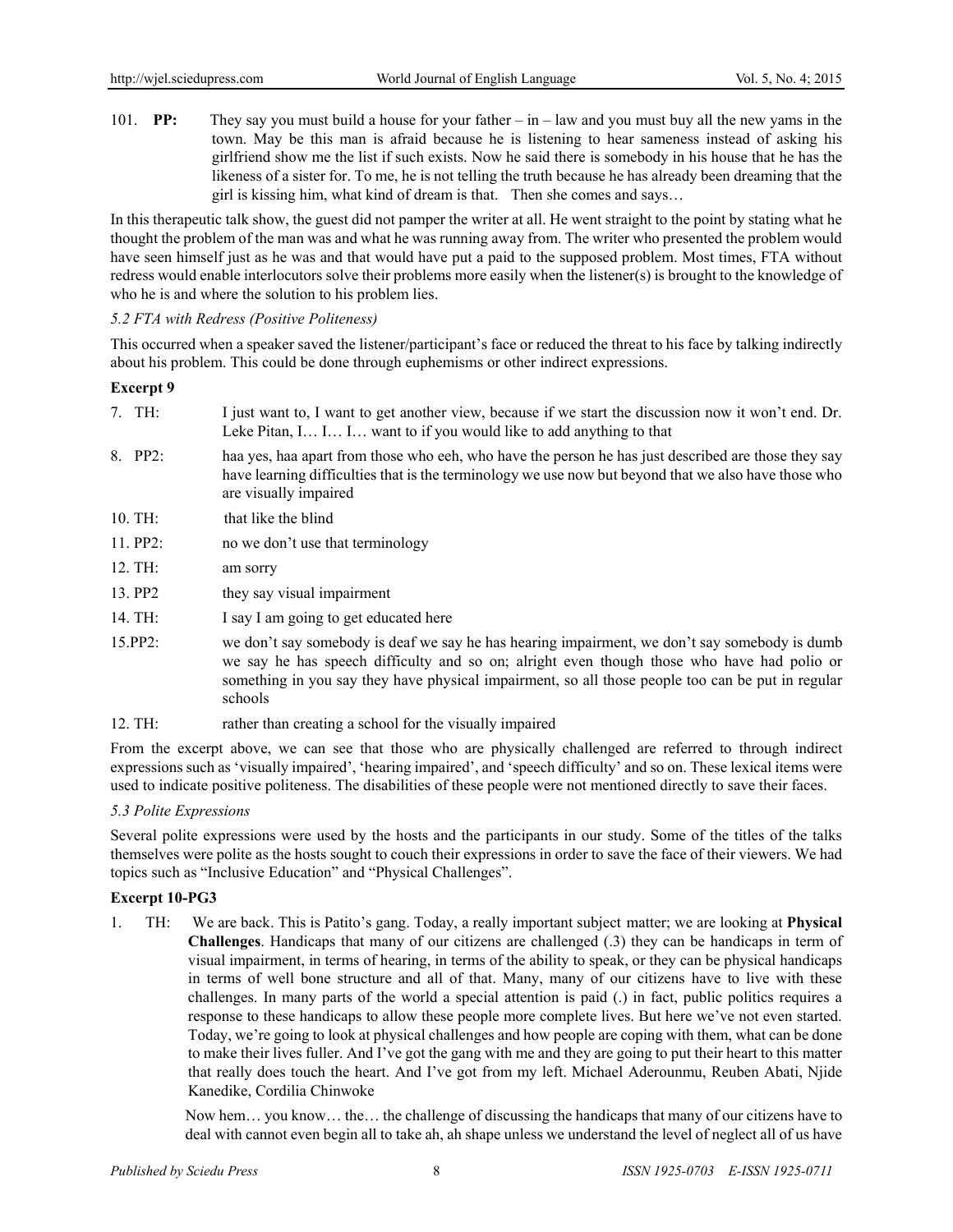you know, cause to be ashamed of(.3) From this society to people who are physically challenged. Now, why is it that our society has not been able to pay as much attention to the challenges of our fellow citizens as perhaps other societies have managed to?

The excerpt above was an introduction of an episode of PG. the topic is typed in bold print for emphasis. If we examined the topic closely, we would realise that the host did not want to refer to those who are physically challenged in the society as handicaps or disables; that is why he chose the expression, "Physical Challenges". This expression would neither in any way belittle those involved nor embarrass them.

#### **Excerpt 11-ND2**

76. TH: …Before we went on the break, we were aware of a certain young lady who got admission into University of Suxess and needed job or sponsor to settle her school bill. What I can't make out is, is she looking for the job here before she goes or is she looking for a job there, when she gets there well, okay there, alright Wole

- 77. PP: I think she is going to have issues, for example, I know of Britain if you are doing your masters there, they allow you to take some hours to do part time work. I'm not sure if they do that to first degree. Secondly, hem……. Well I know about you for instance, I don't how many people come to you daily and asking you for money to go abroad; I've seen it here before and how many people can you help. My point is if you want to go, you have to design a plan yourself; it is either you go in search of your family members or your friends that can help you or you decide I'm going to look for work even if it is carrying concrete or water at a work site to raise money for this thing. I read it somewhere when Awo wanted to go to school abroad; he sought out a wealthy man, somebody he didn't really even know; he wrote out what he wanted to do and how he wanted to pay the money back he did , it took him so many years but he was actually able to get money from the man. So you have to imbibe the strategy and look around you because no one, no matter how wealthy they are, they will not just see you on the street and help. It is like walking on the road and thinking you will see 30,000 on floor. (sic) You know we all think like that.
- 78. TH: It is a bit painful because it is part of restructuring that must happen as Nigeria starts to recover from all these years of the military and the fall out and everything because if you find the usual way it will be if you are a student that is exceptional is thought either scholarship or………..

I don't think she qualifies for any of these and to be frank I don't know how she gets a visa. Even if you've been admitted into a school abroad and you cannot prove that you can take care of your fees abroad, they will not give you a student visa. As you have said, there are two options: one, you have to look at people who are close to you, this is where churches and so on should actually play a role. If you have been a diligent worker at church or mosque there must be a body of elders who can look at your case and see if the church can help you at that foundation. If it is not down with your father or mother came up with you to the relative, it is easier than you go on your own I …

Turns 77 and 78 were responses to a request from a lady who asked for sponsorship. The contributions of the guest and the host meant that "New Dawn" would not be able to help her. Instead of refusing her request directly, she was given options that would help her in obtaining sponsorship elsewhere.

## **6. Conclusion**

Our findings revealed that out of the four maxims of cooperation, the maxim of quality was the most flouted as we recorded a 70% flouts which was responsible for lots of interruptions from other participants. Although some of the flouts were meant to spice up discussions, they ate into the time allocated for the show. The quality maxim was always observed as the integrity of the guests and credibility of the talk show would determine the success of the show as regards the number of viewers. Flouts of relation were observed to have arisen out of sentiments and emotional outbursts. It was always important that participants kept to the topic of discourse. Despite all efforts made at being polite, a number of face threatening acts were observed. However, cooperation and politeness are important features of television discourse as the success of a programme depends on how well the host and participants observed the maxims of cooperation and the principles of politeness during discussions.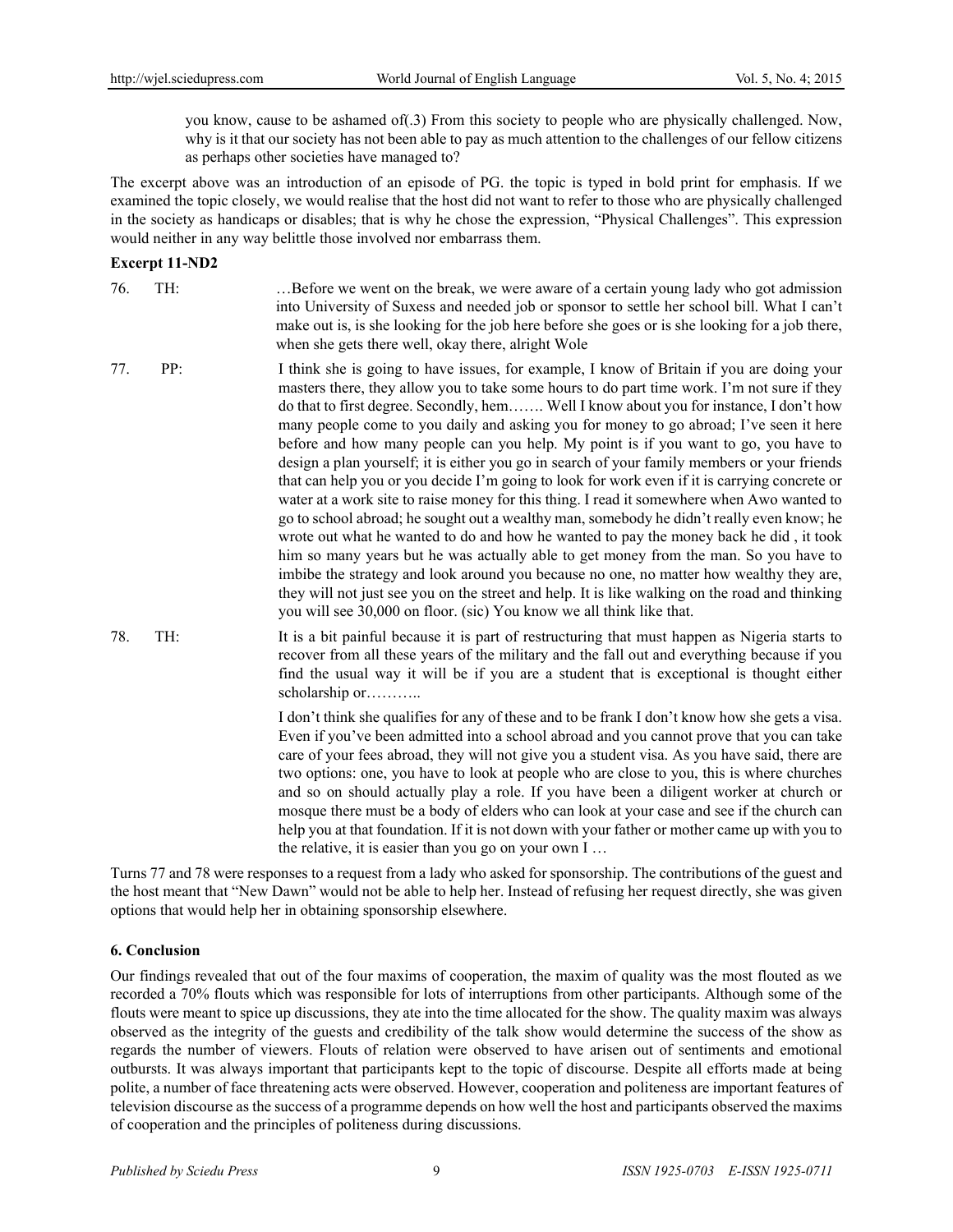#### **References**

- Andersson, L. M., & Pearson, C. M. (1999). Tit for tat'? The spiralling effect of incivility in the workplace. *Academy of Management Review*, *24*, 452–471.
- Brennan, S. E., & Ohaeri, J. O. (1999). Why do electronic conversations seem less polite? The costs and benefits of hedging. *Proceedings, International Joint Conference on Work Activities, Coordination, and Collaboration*  (WACC '99) (pp. 227-235). San Francisco, CA: ACM. http://dx.doi.org/10.1145/295665.295942
- Brown, P., & Levinson, S. C. (1987). *Politeness: Some universals in language usage.* New York: Cambridge University Press.
- Carson, C. L., & Cupach, W. R. (2000). Facing corrections in the workplace: The influence of perceived face threat on the consequences of managerial reproaches. *Journal of Applied Communication Research*, *28*, 215–234. http://dx.doi.org/10.1080/00909880009365572
- Cupach, W. R., & Carson, C. L. (2002). Characteristics and consequences of interpersonal complaints associated with perceived face threat. *Journal of Social and Personal Relationships, 19*, 443–462. http://dx.doi.org/10.1177/0265407502019004047
- Cutting, J. (2003). *Pragmatics and Discourse.* London: Routledge.
- Earley, P. C. (1997). *Face, harmony, and social structure: An analysis of organizational behavior across cultures*. London: Oxford University Press.
- Goffman, E. (1967). *Interaction ritual: Essays on face-to-face interaction.* Oxford, England: Aldine.

\_\_\_\_\_\_\_\_\_\_\_(1986). *Frame Analysis.* Boston: Northeastern U. Press.

- Grice, H. P. (1975). Logic and Conversation. In P. Cole & J. Morgan (Eds.), *Syntax and Semantics, 3*, 41-58. New York: Academic Press.
- Grundy, P. (2000). *Doing Pragmatics.* London: Arnold Publishers.
- Gumperz, J. (1990). Conversational Cooperation in Social Perspective. In Meacham, M., Reinman, S., Sutton, L.A. (Eds.), *Proceedings of the Sixteen Annual Meeting of the Berkeley Linguistics Society, February 16-19, 1990: General Session and Parasession on the Legacy of Grice.* Kira Hall, Berkley: Berkley Ling Society.
- Keltner, D., & Buswell, B. N. (1996). Evidence for the distinctness of embarrassment, shame, and guilt: A study of recalled antecedents and facial expressions of emotion. *Cognition and Emotion, 10*, 155– 171. http://dx.doi.org/10.1080/026999396380312
- Keltner, D., & Buswell, B. N. (1997). Embarrassment: Its distinct form and appeasement Functions. *Psychological Bulletin, 122*, 250–270. http://dx.doi.org/10.1037/0033-2909.122.3.250
- Keltner, D., & Haidt, J. (1999). Social functions of emotions at four levels of analysis. *Cognition and Emotion, 13*, 505–521. http://dx.doi.org/10.1080/026999399379168
- Keltner, D., & Anderson, C. (2000). Saving face for Darwin: The functions and uses of embarrassment. *Current Directions in Psychological Science*, *9*, 187–192. http://dx.doi.org/10.1111/1467-8721.00091
- Lee, F. (1993). Being polite and keeping MUM: How bad news is communicated in organizational hierarchies. *Journal of Applied Social Psychology, 23*, 1124-149. http://dx.doi.org/10.1111/j.1559-1816.1993.tb01025.x
- Leichty, G., & Applegate, J. L. (1991). Social-cognitive and situational influences on the use of face saving persuasive strategies. *Human Communication Research, 17,* 451–484. http://dx.doi.org/10.1111/j.1468-2958.1991.tb00240.x
- Linde, C. (1988). The quantitative study of communicative success: Politeness and accidents in aviation discourse. *Language in Society*, *17*, 375–399. http://dx.doi.org/10.1017/S0047404500012951
- Lindsley, S. L., & Braithwaite, C. A. (1996). You should wear a mask: Facework norms in cultural and intercultural conflict in maquiladoras. *International Journal of Intercultural Relations, 20*, 199–225. http://dx.doi.org/10.1016/0147-1767(96)00002-8
- Metts, S. (1997). Face and facework: Implications for the study of personal relationships. In S. Duck (Ed.), *Handbook of personal relationships: Theory, research and interventions* (2nd ed., pp. 373– 390). Chichester, UK: Wiley.
- Odebunmi, A. (2003). Pragmatic Features of English Usage in Hospital Interactions Amongst Medical Practitioners and Patients in South–Western Nigeria. Ph.D. Thesis. Department of English. Obafemi Awolowo University,